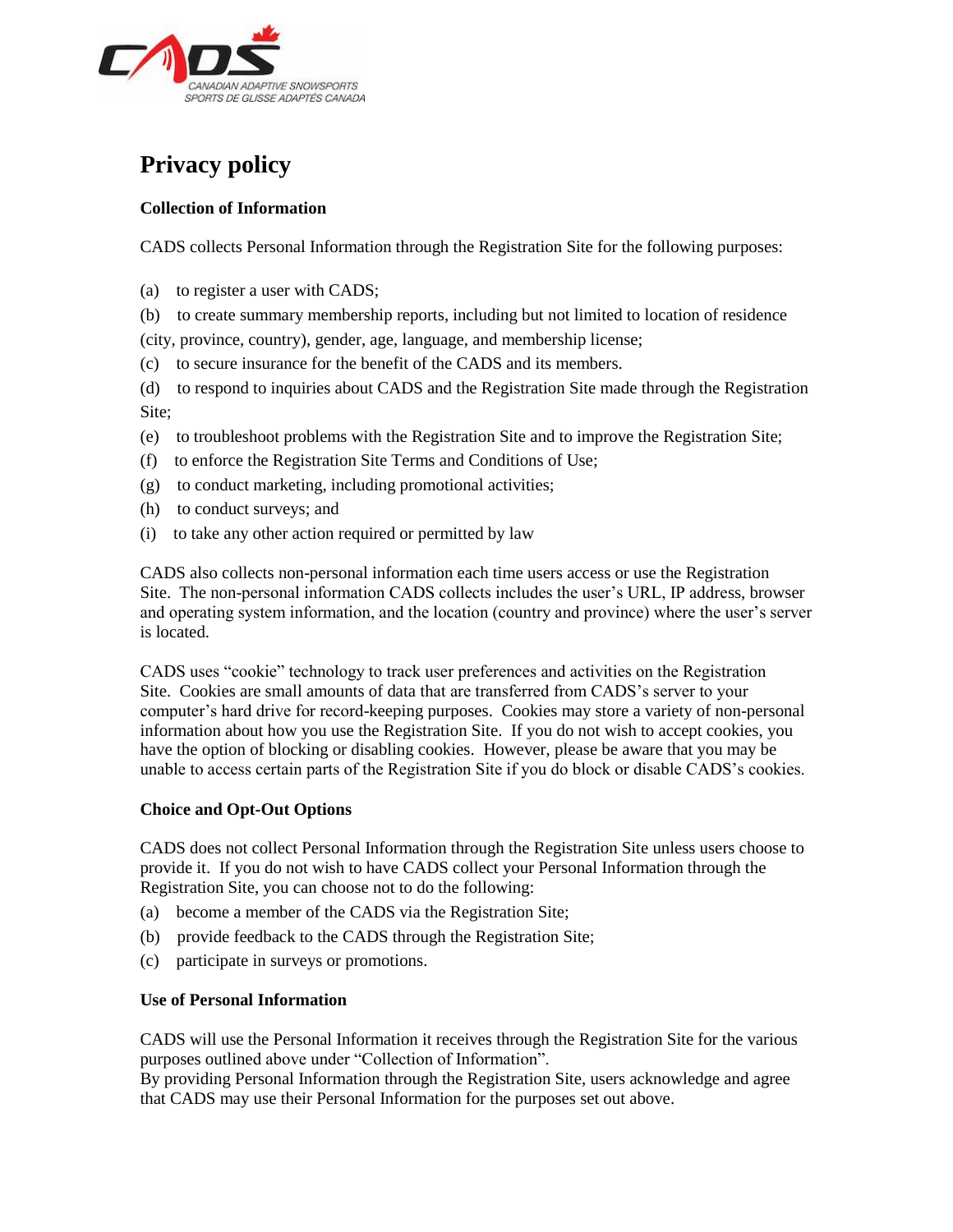

## **Disclosure of Personal Information**

CADS may disclose Personal Information it receives through the Registration Site to third party service providers and other agents if reasonably necessary to further the purpose for which the Personal Information was collected.

CADS reserves the right to disclose Personal Information if required to do so by law or legal process or otherwise requested by any law enforcement officer or agency acting under colour of law. In addition, CADS reserves the right to disclose Personal Information in order to (a) enforce the Registration Terms and Conditions of Use; (b) protect and defend the rights or property of CADS; or (c) act in urgent circumstances to protect the safety or security of the public or users of the products or the Registration Site.

CADS does not sell, rent or share its member lists to third parties for marketing or commercial purposes unless the member has provided his or her approval.

### **Protection of Personal Information**

CADS has implemented reasonable physical and technical measures to protect Personal Information obtained through the Registration Site against loss or theft, unauthorized access, use or disclosure. [For example, the Website uses Secure Sockets Layer ("SSL"), an industry standard security protocol which encrypts information users enter while using the Website.]

### **Retention of Personal Information**

CADS may keep Personal Information it obtains through the Registration Site for so long as is necessary or appropriate to carry out the purpose(s) for which such information was collected or for such longer period as may be required or permitted by applicable laws and regulations.

#### **Accuracy**

CADS will do its best to ensure that the Personal Information it obtains through the Registration Site is accurate and current.

#### **Questions or Comments**

CADS welcomes questions or comments about the Registration Privacy Policy. Questions or comments should be directed to the Privacy Officer who oversees CADS's compliance with privacy requirements at:

#### **CASL Message**

Privacy Notification - Personal information on this form is collected pursuant to the Personal Information Protection and Electronic Documents Act ("PIPEDA"). CADS will use your information to send you newsletters and other informational materials, and for statistical purposes. Your information will remain confidential, and will only be used or disclosed as authorized under the PIPEDA.

[admin@cads.ski](mailto:admin@cads.ski) CADS 32 Ancolies SADL, Quebec J0R 1B0